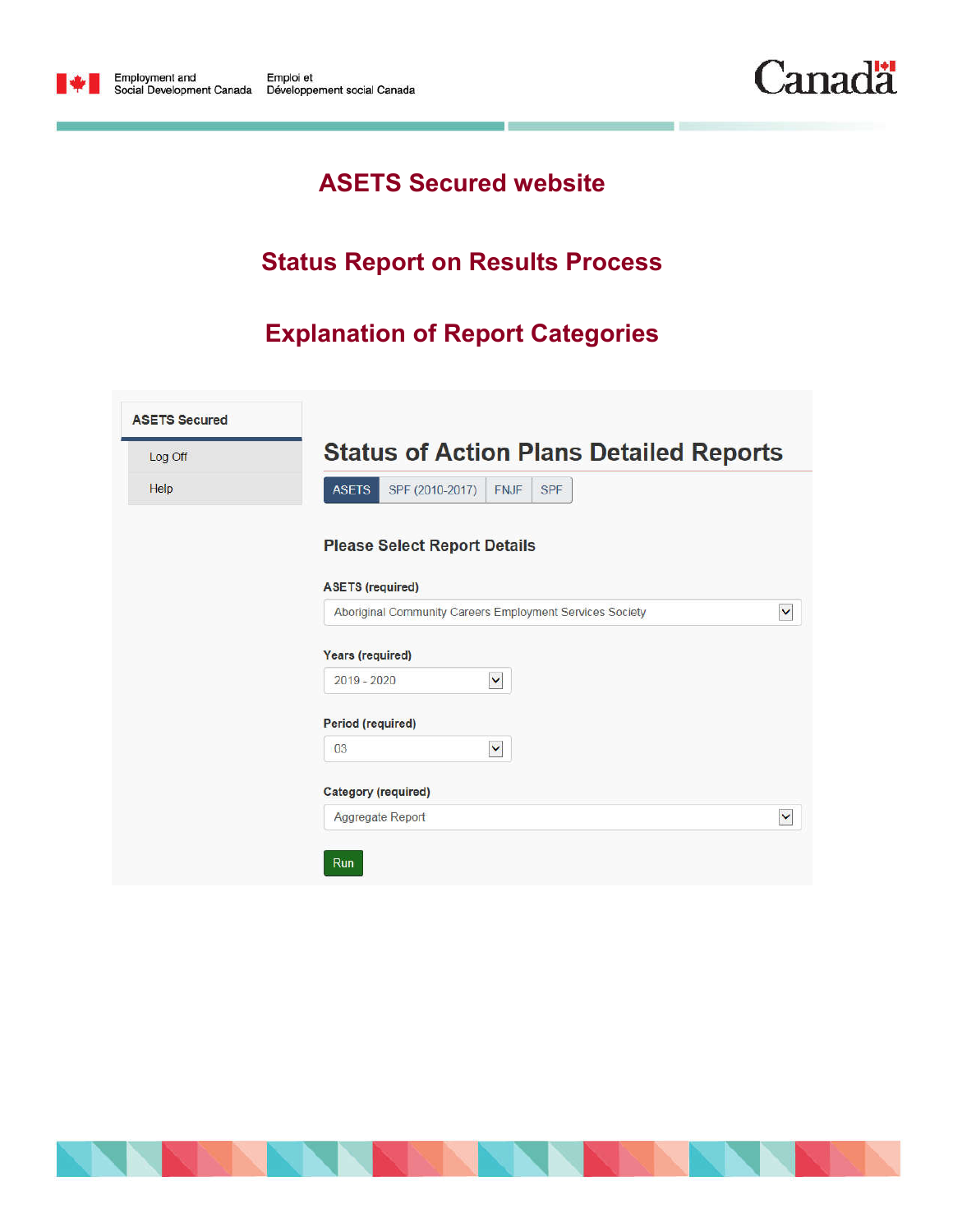## **1. Action Plans with an Employed Result in the current year**

If the clients' action plan meets all of the criteria within any of the following sub-categories then it will be reported under clients employed in the current year (Note: we only count one Employment Result per client per fiscal year).

Criteria for Unit of Business 243 (Targeted Wage Subsidy (TWS) Only):

- Action plan has a TWS intervention
- Action plan has a Result of Employed
- Result Date falls within reporting period
- TWS intervention must have an end date
- TWS intervention must end before the end of reporting period
- TWS intervention start date must fit an EI active claim
- The associated action plan must also fit an EI active claim
- The client's action plan must pass the 24-week rule for the late documentation of **Results** 
	- $\circ$  Rule states that the Result date of the action plan must fall within 24-weeks of the end of the last intervention

Criteria for Unit of Business 243 (Excluding Targeted Wage Subsidy):

- Action plan fits an EI active claim
- Clients employed according to the 12 week-25% rule
- The result week for the 12 week-25% rule falls within the reporting year
- The client's action plan must pass the 24-week rule for the late documentation of **Results** 
	- $\circ$  Rule states that the Result date of the action plan must fall within 24-weeks of the end of the last intervention

Criteria for Unit of Business 244:

- Action plan fits an EI active claim
- Action plan doesn't contain a TWS intervention
- Client fails the 12 week-25% rule (RES WEEK =  $0$ )
- Action plan has a Result of Employed
- Result date of action plan is greater then the entitlement period
- Result date of action plan is within the reporting period

Criteria for Unit of Business 446:

- Action plan meets the definition of former claimants
- Action plan has a Result of Employed
- Result date falls within the reporting period
- The client's action plan must pass the 24-week rule for the late documentation of **Results** 
	- $\circ$  Rule states that the Result date of the action plan must fall within 24-weeks of the end of the last intervention

Criteria for Unit of Business 85:

- Action plan meets the non-insured participant definition
- Action plan has a Result of Employed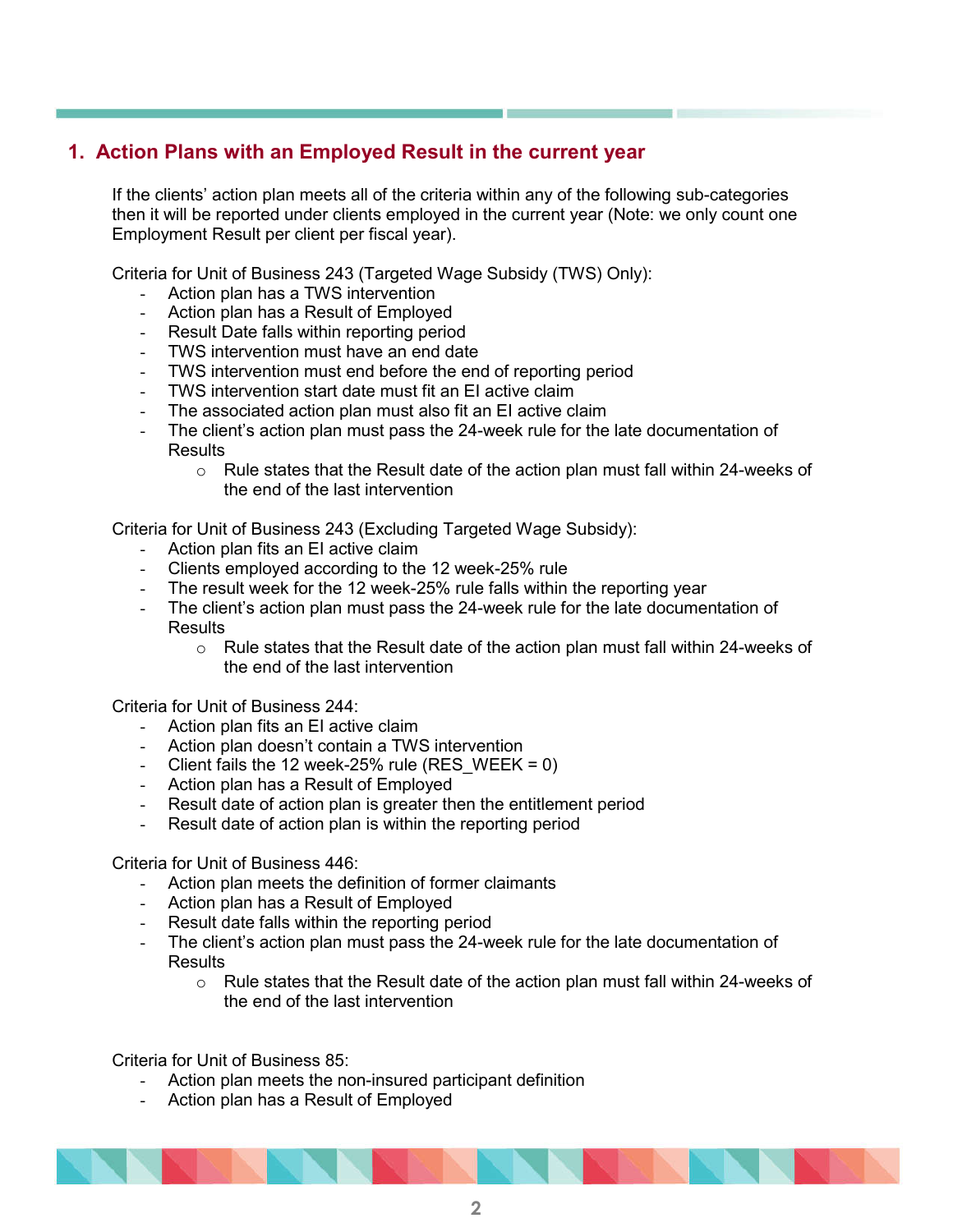- Result date falls within the reporting period
- The client's action plan must pass the 24-week rule for the late documentation of **Results** 
	- $\circ$  Rule states that the Result date of the action plan must fall within 24-weeks of the end of the last intervention

## **2. Action Plans with a Returned to School Result in the current year**

Criteria for a Return to School Result (Note: we only count one Return to School Result per client per fiscal year):

- Action plan has a Result of Return to School
- Result Date falls within the reporting period
- The client's action plan must pass the 24-week rule for the late documentation of **Results** 
	- o Rule states that the Result date of the action plan must fall within 24-weeks of the end of the last intervention

## **3. Action Plans with a pending result (monitoring continues)**

#### **3.1 EI Active claimants in the process of meeting 12 week-25% rule**

We determine an active claimant to be in the process of meeting the 12 week-25% rule when he/she currently fails the rule (Result Week = 0) and the end of benefit period hasn't been reached yet, therefore it is still possible to attain a success.

#### **3.1.1 Employed Result generated by the 12 week-25% rule when there is no result entered in the Action Plans**

#### **3.2 Former EI Claimants with an opened action plan**

We deem a client's action plan to be in follow-up status based on the following criteria:

- Action plan meets the definition of former claimants
- Action plan has a Result date of missing
- the end date of the last intervention in the action plan falls within a year of the beginning of the reporting period OR if the end date of the last intervention is missing and the start date falls within two years of the beginning of the reporting period

#### **3.3 Non-insured (CRF) Clients with an opened action plan**

We determine the action plan to be still in follow-up status based on the following criteria:

- Action plan has an EI status of Non-insured
- Action plan has a Result date of missing
- the end date of the last intervention in the action plan falls within a year of the beginning of the reporting period OR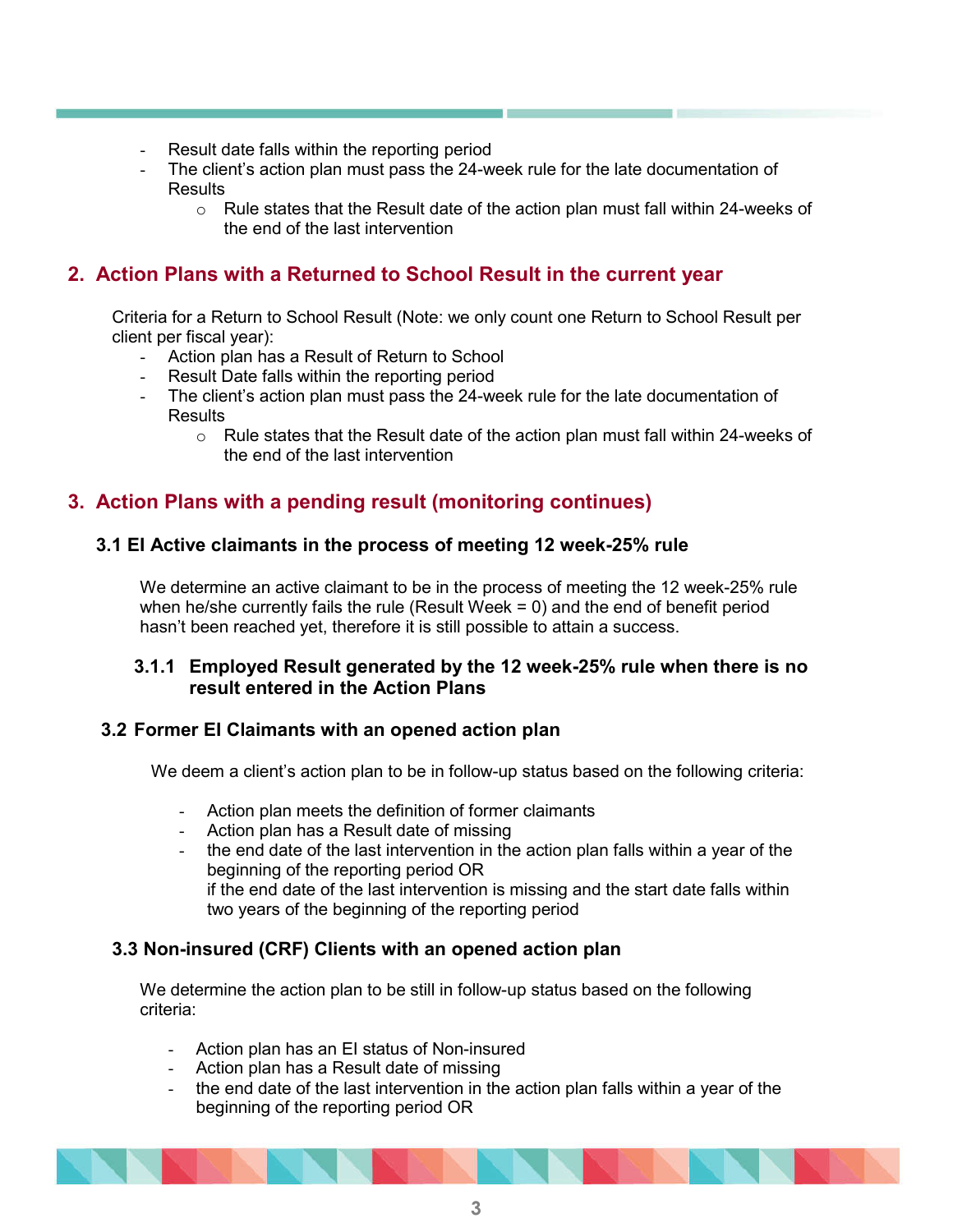if the end date of the last intervention is missing and the start date falls within two years of the beginning of the reporting period

#### **3.4 Former EI Claimant with a Result of Not Declared and a value in Result Date**

If the clients' action plan is a Former claimant and has a Result of Not Declared with a Result Date within the reporting fiscal year we consider it to be pending; the criteria is as follows:

- Action plan meets the definition of former claimants
- Action plan has a Result of Not Declared
- Result Date is within reporting fiscal year

### **4. Action Plans with data integrity issues according to the methodology**

#### **4.1 EI claimants that failed the 24-week rule**

Client records in this category meet all of the following conditions:

- Action plan contains a TWS intervention
- Action plan has a result of employed
- Result Date falls within the reporting period
- Intervention end date is not missing
- Intervention end date is before the end of the reporting period
- Intervention start date must fit an EI active claim
- The associated action plan must also fit an EI active claim
- The client's action plan fails pass the 24-week rule for the late documentation of **Results** 
	- $\circ$  Rule states that the Result date of the action plan must fall within 24
		- weeks of the end of the last intervention

#### OR

- Action plan does not contain a TWS intervention
- Action plan has a result of employed
- Result Date of action plan falls within the reporting period
- Intervention end date is not missing
- Result date of action plan is greater or equal to the entitlement period
- Client fails the 12 week  $25\%$  rule (res\_week = 0)
- Action Plan fits an EI active claim
- The client's action plan fails pass the 24-week rule for the late documentation of **Results** 
	- $\circ$  Rule states that the Result date of the action plan must fall within 24weeks of the end of the last intervention

#### **4.2 Non-Insured Clients (CRF) that failed the 24-week rule**

Client records in this category meet all of the following conditions:

Action plan meets the definition of non-insured client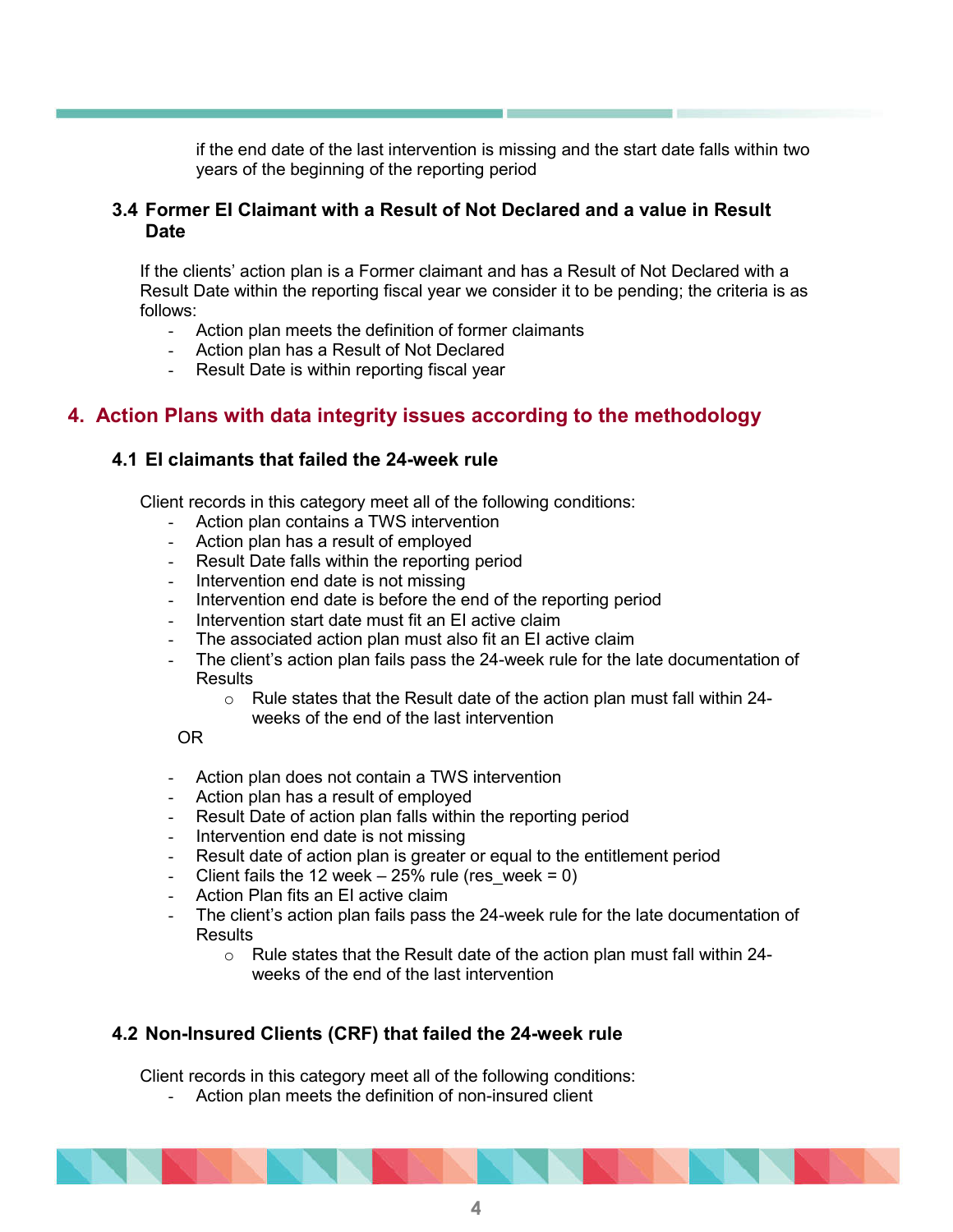- Action plan has a result of employed
- Intervention end date is not missing
- Result Date of action plan falls within the reporting period
- The client's action plan fails pass the 24-week rule for the late documentation of **Results** 
	- o Rule states that the Result date of the action plan must fall within 24 weeks of the end of the last intervention

#### **4.3 Return to School Results lost due to failing to 24-week rule**

Client records in this category meet all of the following conditions:

- Action plan has a result of return to school
- Result date is not missing
- Result Date of action plan falls within the reporting period
- Intervention end date is not missing
- The client's action plan fails pass the 24-week rule for the late documentation of **Results** 
	- o Rule states that the Result date of the action plan must fall within 24 weeks of the end of the last intervention

#### **4.4 Active EI claimants with an Employed Result entered in the case management system but failed the 12 week-25% rule**

## **5. Action Plans with a repeat Employed Result in the current year and for the same program**

If the same client gets attributed with a subsequent Client Employed count within the same fiscal year then the count will be reported under this category. Officially, the same client cannot get more than one Employment Result in the same fiscal year.

### **5.1 Action Plans reporting an Employed Result for the same client by a different agreement holder**

**5.2 Action Plans reporting an Employed Result for the same client within the same agreement holder**

## **6. Action Plans with a repeat Returned to School Result in the current year**

If the same client gets attributed with a subsequent Return to School count within the same fiscal year then the count will be reported under this category. Officially, the same client cannot get more than one Return to School Result in the same fiscal year.

## **7. Action Plans containing all 'Failed to report', 'Cancelled' and 'Rescheduled' intervention outcomes**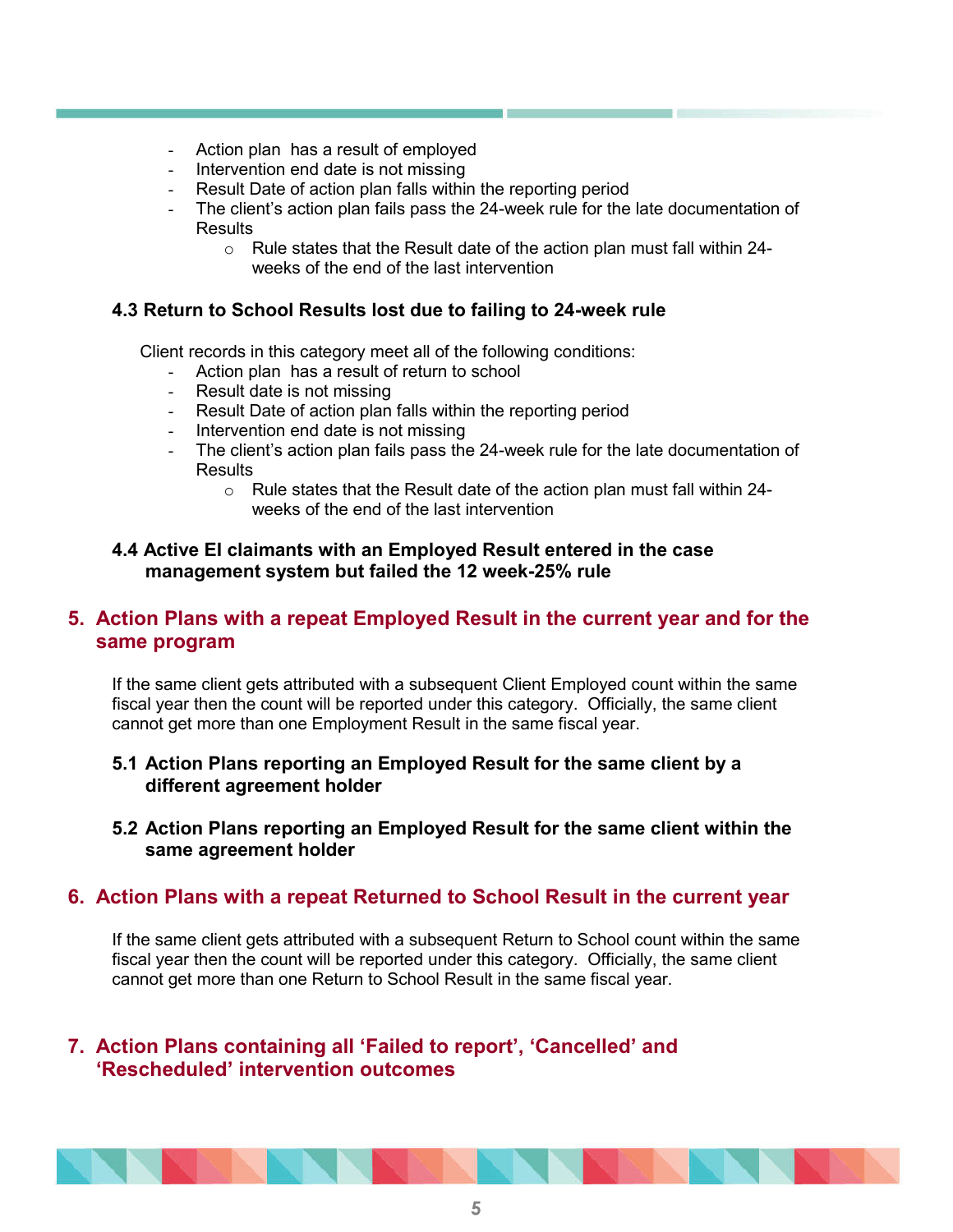For the process, we are only including action plans that contain at least one 'valid' intervention. In order to be included in the results process an action plan must contain at least one intervention and have an outcome of completed, incomplete, in progress, not declared.

## **8. Action Plans with an Unemployed Result in the current year**

#### **8.1 EI claimants with an Unemployed Result in the current reporting period**

Criteria for Active Claimants who fail the 12 week-25% rule:

- Action plan fits an EI active claim
- End of benefit period falls within the reporting period
- Client fails 12 week-25% rule (RES WEEK = 0)

Criteria for Active Claimants who are case managed:

- Action plan fits an EI active claim
- Action plan has a Result of Unemployed
- Result Date falls within reporting period
- Client fails 12 week-25% rule (RES WEEK = 0)
- Result week of action plan follows the entitlement
- Action plan doesn't contain a TWS intervention

#### **8.2 Non-Insured Clients (CRF) with an Unemployed Result in the current reporting period**

In order for a clients' action plan to fall under this category he/she must meet the following criteria:

- Action plan meets the non-insured participant definition
- Action plan has a Result of Unemployed
- Result Date falls within reporting period

## **9. Action Plans with an Employed or a Returned to School Result in a previous year**

#### **9.1 Action Plans with an Employed Result in a previous reporting period**

If the clients' action plan meets any of the criteria for an Employment Result in a previous reporting year then it will be reported in this category.

#### **9.2 Action Plans with a Returned to School Result in a previous reporting period**

If the clients' action plan meets any of the criteria for a Return to School Result in a previous reporting year then it will be reported in this category.